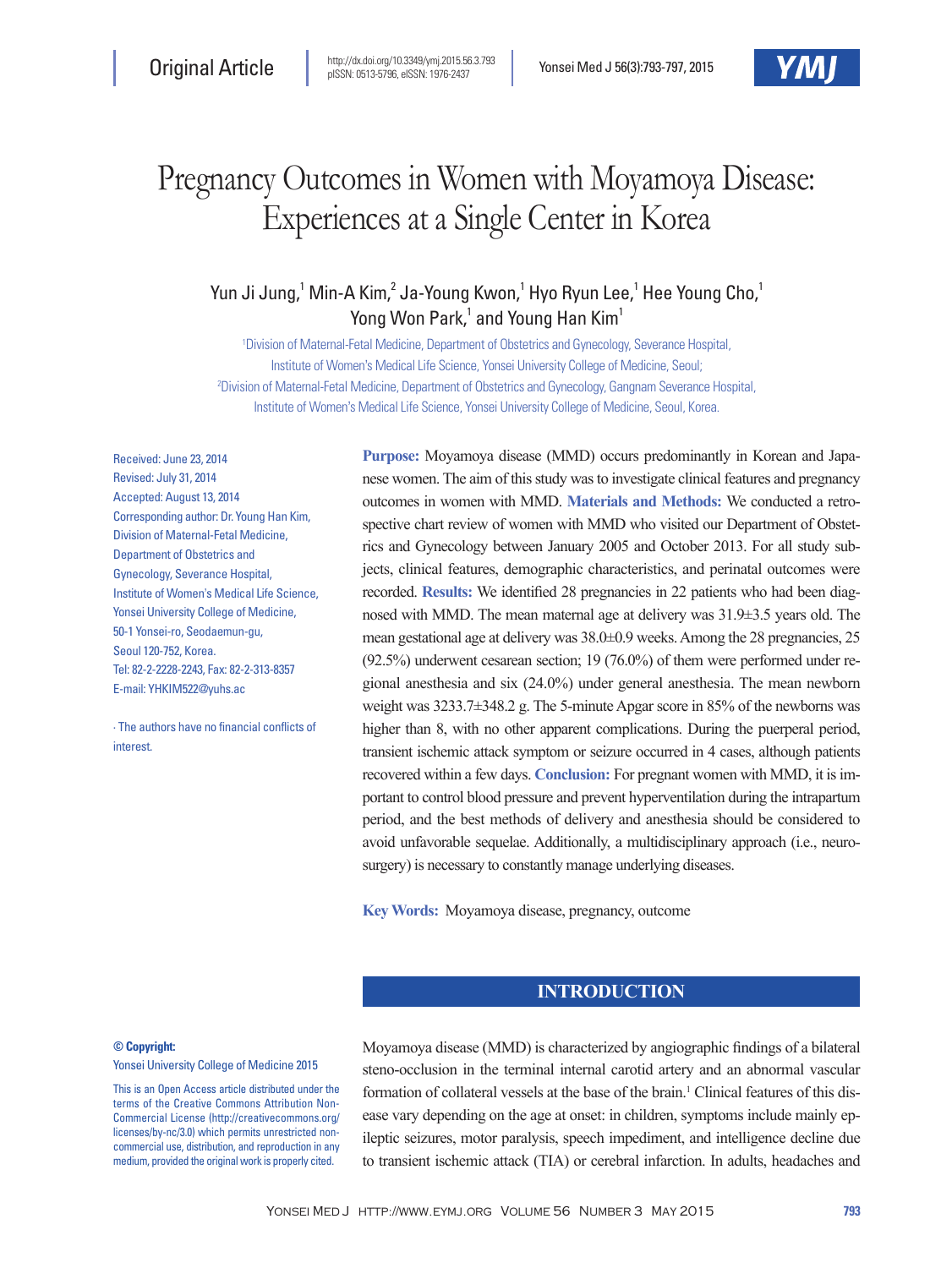consciousness impairments due to cerebral hemorrhage or cerebral ischemia are the major symptoms.2

The frequency of MMD varies across different world regions.3 Nonetheless, the clinical background of MMD in South Korea and in Japan is quite similar.<sup>4</sup> The age distribution patterns of MMD in Korean patients show two peaks that are nearly identical to those seen in Japanese patients. Notwithstanding, the incidence of adult MMD in South Korea is reportedly 20% higher than that in Japan. A recent study showed that the incidence and prevalence of MMD in Korea were  $2.3/10^5$  and  $16.1/10^5$  in 2011, respectively,<sup>5</sup> although these results are higher than those in other studies.

There is no evidence that pregnancy or delivery can increase the risk of intracranial hematoma or cerebrovascular ischemia in women diagnosed with MMD. Nevertheless, physical changes, that is, increased blood flow, increased coagulability tendency, and hyperventilation, during delivery or labor can exacerbate the clinical symptoms of MMD.<sup>6</sup> Provided that blood pressure and hypocapnia are well managed, pregnancy outcomes have been shown to be good,<sup>7,8</sup> although there are several reports of patients who experienced ischemic stroke postpartum even when delivery was carefully managed.9,10 However, since only a few pregnant women are diagnosed with MMD, no standard obstetrical management protocol has been developed.

Hence, this study aimed to investigate the effects of MMD on pregnancy outcomes and to provide evidence for establishing management protocols through which to ensure safer childbirth in women with MMD.

## **MATERIALS AND METHODS**

We conducted a retrospective review of 28 pregnancies in 22 patients diagnosed with MMD before, during, or after pregnancy between January 2005 and October 2013 at the Department of Obstetrics and Gynecology, Severance Hospital, Yonsei University College of Medicine. The diagnosis of MMD was based on characteristic angiographic findings of bilateral occlusion of the terminal internal carotid arteries and the proximal middle and anterior cerebral arteries, accompanied by extensive formation of collateral vessels. The study protocol was approved by the Institutional Review Board of Severance Hospital.

Maternal age at diagnosis of MMD and at delivery, as well as obstetrical history, clinical symptoms at diagnosis, initial treatment, clinical neurological symptoms before and

after pregnancy, history of pregnancy induced hypertension or preterm labor, gestational age at delivery, method of delivery and anesthesia, and the degree of disability or dependence in the daily activities (modified Rankin Scale) after pregnancy, were investigated. Therapeutic abortion was performed in three cases because pregnancy was detected while subjects were under medication for MMD. These three cases were excluded from this study.

Data are presented as the mean±standard deviation for continuous variables and as numbers and percentages for categorical variables.

## **RESULTS**

We identified 28 pregnancies in 22 patients who had been diagnosed with MMD. Most cases were diagnosed with MMD before childbirth. Only two cases were diagnosed with MMD during the postpartum period of a previous pregnancy.

The mean maternal age at diagnosis was 26.8±4.5 years, and the initial symptoms at diagnosis were TIA in 12 cases, hemorrhagic events in seven cases, and ischemic events in three cases. Twenty-six patients had already been diagnosed with MMD before their first pregnancy, whereas 2 patients were diagnosed postpartum. The mean maternal age at delivery was 31.9±3.5 years. The rates of primiparity (50%) and multiparity (50%) in women with MMD were similar. The mean gestational age at delivery was  $38\pm0.9$ weeks. Of the 28 pregnancies, 25 (92.5%) underwent cesarean section; 19 (76.0%) of them were performed under regional anesthesia, including combined epidural anesthesia, and six (24.0%) under general anesthesia. The mean newborn weight was 3233.7±348.2 g, and Apgar scores at 5 minutes for all neonates were above 6. Five-minute Apgar scores in 85% of all neonates were above 8. Most newborns were in good condition, did not present any neonatal complications, and were discharged in a normal state (Table 1).

In this study, there was one case of preterm delivery due to premature rupture of membranes. While there were no cases of hypertensive events during pregnancy, three pregnant women had a history of pregnancy-induced hypertension. During pregnancy and puerperium, five out of 27 cases showed neurologic symptoms, which resolved spontaneously within a few days without any medication or procedure in four of the 5 patients (Table 2). Among the remaining 22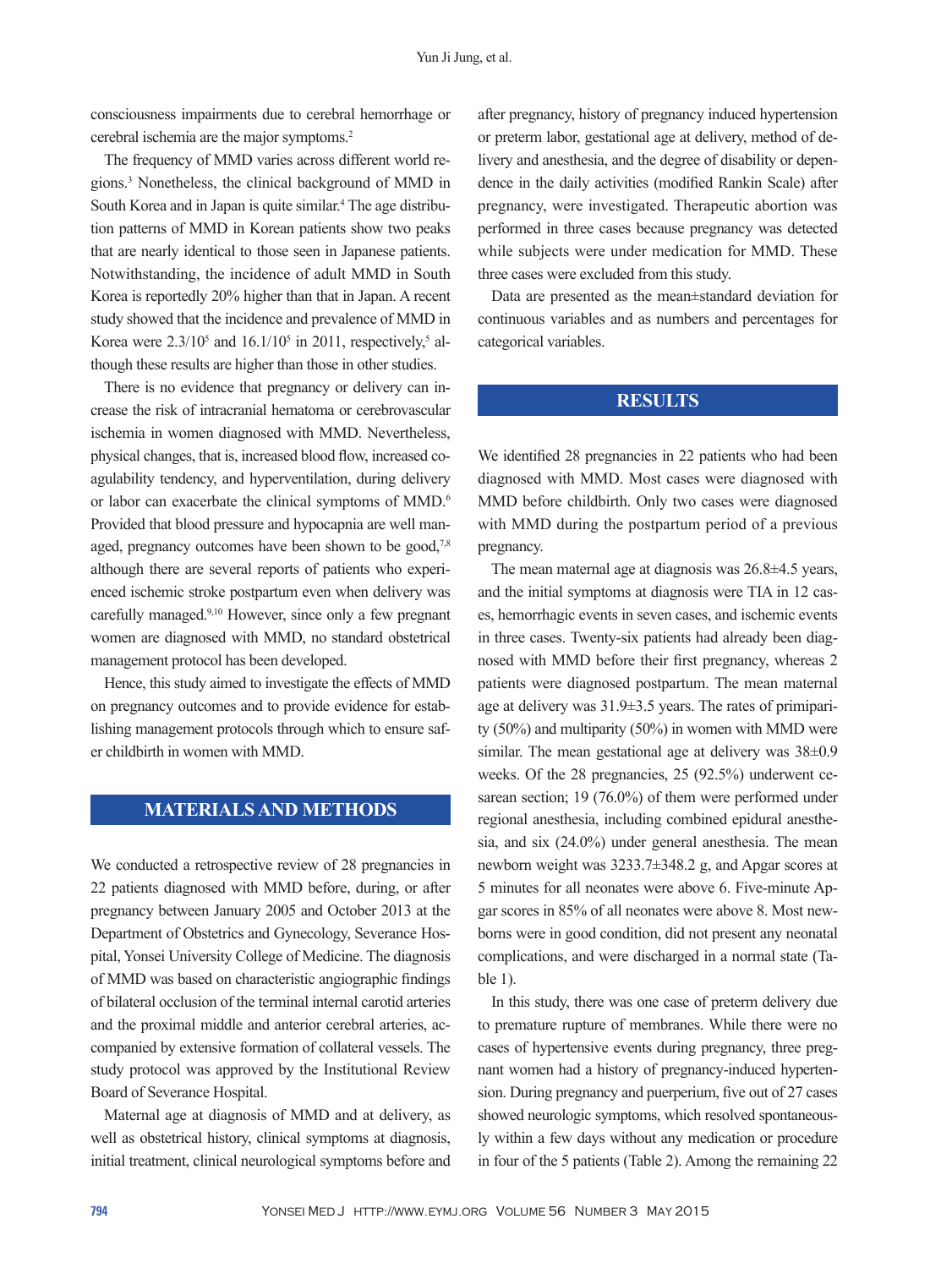patients, six underwent a surgical procedure including encephalo-duro-arterio-synangiosis (EDAS) or external ventricular drainage (EVD) after being diagnosed with MMD. All patients, excluding one who died, delivered at full term. The final neurologic outcomes were good with a modified Rankin Scale score of 0 in all cases except for one.

## **DISCUSSION**

During the first and second trimester in pregnancy, circulating blood volumes increase by 30‒60%. As the circulating blood volume increases and blood coagulation intensifies, pregnancy-induced hypertension occurs, causing bloodbrain barrier disruption and vasospasm, which in turn induces neurological deterioration in pregnant women with MDD.<sup>11</sup> Therefore, it is thought that preventing cerebral ischemia and cerebral hemorrhage during pregnancy is important in patients with MMD. Although only a few studies have reported the pregnancy outcomes associated with MMD, recent results indicate that pregnant women diagnosed with MMD before pregnancy exhibit a lower incidence of cerebrovascular events than those diagnosed with MMD during pregnancy and puerperium. If a woman is diagnosed with MMD during pregnancy and does not receive appropriate management, the incidence of cerebrovascular events increases and the prognosis is not good. Reportedly, the prognosis of pregnant women was good when blood pressure was strictly controlled, especially when precautions against pregnancy-induced hypertension were exerted.12 In this study, there were five cases of neurologic symptoms during pregnancy, which were related to TIA symptoms or seizure. Four patients recovered within a few days without the need for medication or surgical procedure, and there

**Table 1.** Clinical Characteristics and Pregnancy Outcomes among Study Subjects

|                                        | Value $(n=28)$ |
|----------------------------------------|----------------|
| Patient characteristics                |                |
| Maternal age (yrs)                     | $31.9 \pm 3.5$ |
| Parity                                 |                |
| Primipara                              | 14(50)         |
| Multipara                              | 14(50)         |
| Hypertension                           | 0(0)           |
| History of preeclampsia                | 2(7.1)         |
| Period at diagnosis                    |                |
| Antepartum                             | 0(0)           |
| Postpartum                             | 2(7.1)         |
| Before pregnancy                       | 26 (92.9)      |
| Initial clinical symptom at diagnosis  |                |
| Transient ischemic attack              | 12(54.5)       |
| Hemorrhage                             | 7(31.8)        |
| Ischemia                               | 3(13.6)        |
| Pregnancy outcomes                     |                |
| Pregnancy induced hypertension         | 0(0)           |
| Preterm premature rupture of membranes | 1(3.6)         |
| Neurologic event during antepartum     | 5(17.9)        |
| Gestational age at delivery (wks)      | 38.0±0.9       |
| Mode of delivery                       |                |
| Cesarean section                       | 25 (92.5)      |
| Vaginal delivery                       | 2(7.4)         |
| Anesthesia                             |                |
| Regional                               | 19 (76.0)      |
| General                                | 6(24.0)        |
| Neonatal outcomes                      |                |
| Birth weight (g)                       | 3233.7±348.2   |
| Apgar score (1 min)                    |                |
| $\leq 4$                               | 1(3.7)         |
| >5                                     | 26 (96.3)      |
| Apgar score (5 min)                    |                |
| $\leq$ 7                               | 4(14.8)        |
| >8                                     | 23 (85.2)      |
| NICU admission after birth             | 1(3.44)        |

NICU, neonatal intensive care unit.

Vales are given as mean±standard deviation or n (%) unless otherwise specified.

| Patient<br>no. | Initial clinical<br>symptom at<br>diagnosis | Age,<br><b>VIS</b> | Parity   | Neurologic<br>symptom           | Onset time          | Treatment               | Delivery | Apgar<br>score,<br>$1-5$ min | Weight,<br>g | Outcome<br>(mRS) |
|----------------|---------------------------------------------|--------------------|----------|---------------------------------|---------------------|-------------------------|----------|------------------------------|--------------|------------------|
|                | Transient<br>ischemic attack                | 34                 |          | Right side weakness             | Postpartum 1 month  | Conservative            | Cesarean | $8 - 9$                      | 3680         | $\theta$         |
| $\overline{2}$ | Hemorrhage                                  | 29                 |          | Headache                        | Postpartum 8 months | Conservative            | Cesarean | $9 - 10$                     | 2960         |                  |
|                | <i>Ischemia</i>                             | 37                 |          | Seizure                         | II IP at 38 wks     | Conservative            | Cesarean | $6 - 8$                      | 3360         | $\theta$         |
| 4              | Hemorrhage                                  | 29                 | $\theta$ | Both hand numbness.<br>headache | $\Pi$ IP at 13 wks  | Conservative            | Cesarean | $6 - 8$                      | 3480         | $\theta$         |
| 5*             | Hemorrhage                                  | 30                 |          | Headache, syncope               | $\Pi$ P at 16 wks   | Emergency<br><b>EVD</b> |          |                              |              |                  |

**Table 2.** Summary of Clinical Data from 5 Patients with Neurologic Symptoms due to Moyamoya Disease

EVD, external ventricular drainage; IUP, intrauterine pregnancy; mRS, modified Rankin Scale.

\*The patient was hospitalized with loss of consciousness and died due to intraventricular hemorrhage at the 16th weeks of gestation.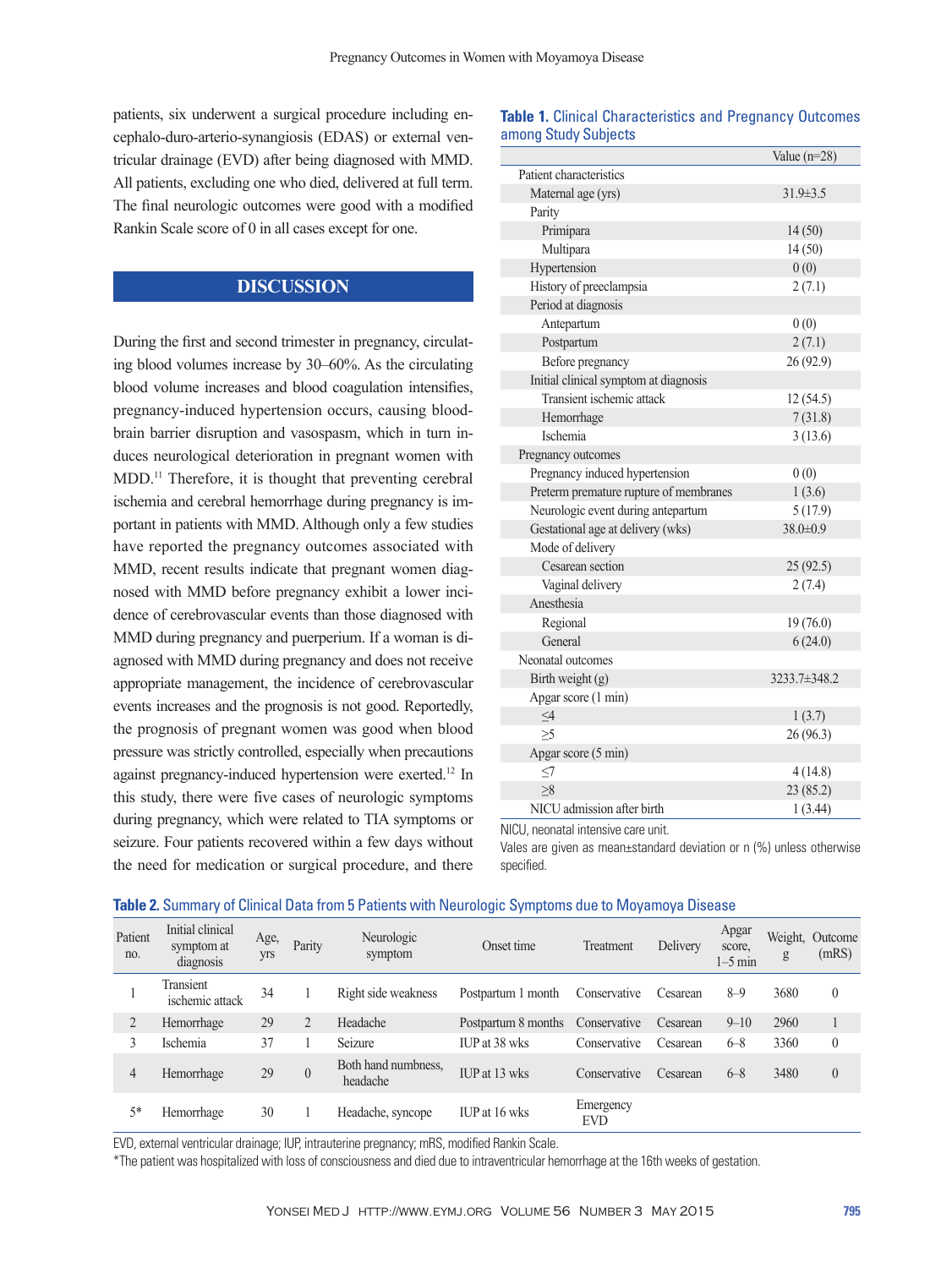were no further complications. However, one patient died before delivery due to intraventricular hemorrhage at 16th weeks of gestation.

Liu, et al.<sup>13</sup> reported that four cases of intracranial hemorrhage occurred out of a total of 144 cases of pregnancies among women with hemorrhagic MMD. Three patients had hemorrhages in the third trimester and one in the puerperium. Also, the hemorrhage rate during pregnancy was not significantly higher than that during the non-pregnancy period. It is not clear why intracranial hemorrhage develops during pregnancy in patients with MMD. The rupture of an aneurysm in the circle of Willis or rupture of fragile collateral vessels was found to be the cause of bleeding in women who were not pregnant.14 However, Liu, et al.13 reported that three out of 4 patients were complicated by intracranial hemorrhages in the third trimester without any aneurysm verified by cerebral angiogram. Thus, intracranial hemorrhages in pregnant women with MMD might be related to gestational age. It is, therefore, assumed that increased blood volume, vascular resistance, and hormonal change might play a role in the pathogenesis of intracranial hemorrhage during the third trimester or early postpartum. Thus, careful management of blood pressure and hemodynamic parameters may be necessary during this period.

Several studies have shown that cesarean section is the preferred mode of delivery in women with MMD and should be performed earlier before the estimated date of delivery. Vaginal delivery can induce hypertension, as well as hyperventilation, during the second stage of labor, causing intracranial hemorrhage or cerebral ischemia. Therefore, cesarean section is recommended to prevent this problem. However, cesarean section is associated with rapid circulatory changes due to blood loss perioperatively and is not an unconditionally safe option. Vaginal delivery can be performed using epidural or spinal anesthesia depending on the case and it is not contraindicated. Fukushima, et al.<sup>15</sup> reported vaginal delivery was performed uneventfully in two out of 22 pregnancy cases.

Previously, Takahashi, et al.<sup>12</sup> reported that the incidence of neurological events does not differ between vaginal delivery and cesarean section. According to their survey, administration of epidural anesthesia for painless labor was important to vaginal delivery among patients with MMD. In our study, two cases underwent vaginal delivery without any noticeable event before or after delivery. It is assumed that if hypertension, hypotension, or hyperventilation can be managed well, delivery method will not substantially af-

fect prognosis. However, in case of primipara, the process of vaginal delivery is slow and, if epidural block is not performed successfully, proper symptom management could be challenging, and thus, scheduled cesarean section could be considered as a safer option.

There are various reports on outcomes according to the different types of anesthesia in women with MMD undergoing cesarean section. Strict blood pressure control, prevention of hyperventilation, and maintaining cerebral blood flow are important to avoid unfavorable sequelae. General anesthesia can induce hypertension during intubation or extubation and carries the risk of stomach content aspiration. Under local anesthesia, neurologic symptoms can be monitored, although caution should be exerted against hypotension.<sup>16</sup>

This study has a few limitations. First, most patients in this study had normal blood pressure, and delivery was conducted uneventfully. However, 3 patients had a history of pregnancy-induced hypertension, although, in those cases, their first deliveries took place at other hospitals and details regarding their conditions and deliveries were not available. Therefore, data review of our study population could not be perfectly conducted. Second, although Fukushima, et al.15 reported no significant difference in maternal and neonatal outcomes of a surgical treatment [external carotid artery-internal carotid artery bypass (EC-IC bypass)] group and a non-treatment group, we did not compare treatment groups. In our study, none of the patients underwent an anastomosis procedure, such as EC-IC bypass, although there were four cases of EDAS and three cases of EVD. Nevertheless, we assumed that comparisons between the groups would not be relevant since there were no cases with poor outcomes. Despite these limitations, this is the first study to investigate pregnancy outcomes in women with MMD at a single institute that treats mostly patients in Korea, which has high incidence of MMD.

In conclusion, favorable maternal and perinatal outcomes can be achieved through proper management of pregnant women diagnosed with MMD. Therein, it is important to maintain normal blood pressure and prevent ventilatory disturbance during delivery. When selecting delivery or anesthesia methods, risk factors associated with cerebrovascular events should be examined, as both the cesarean section and vaginal delivery have advantages and disadvantages. Furthermore, interdisciplinary collaboration with a neurosurgeon is essential for managing pregnant women diagnosed with MMD to avoid critical complications.